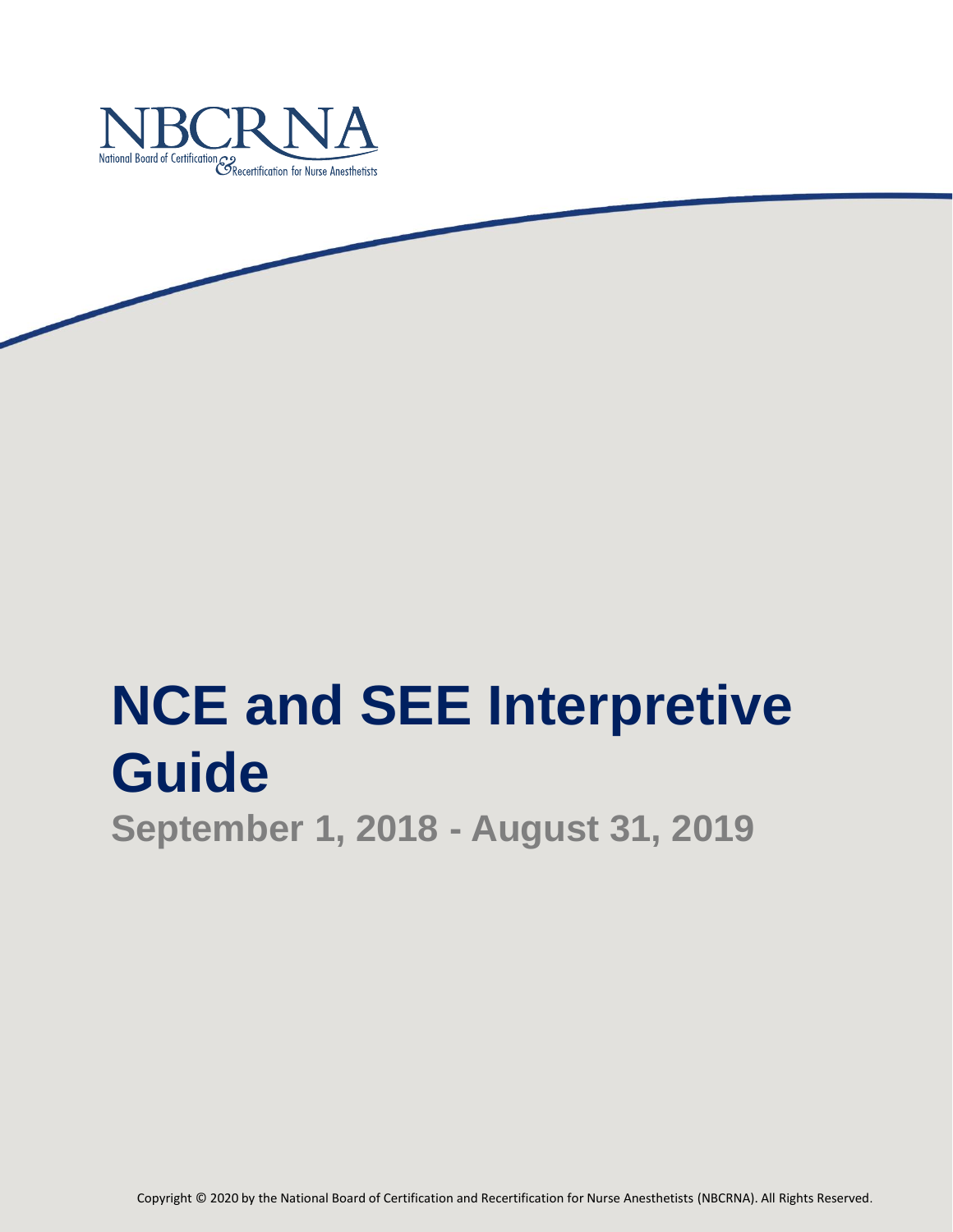## **Table of Contents**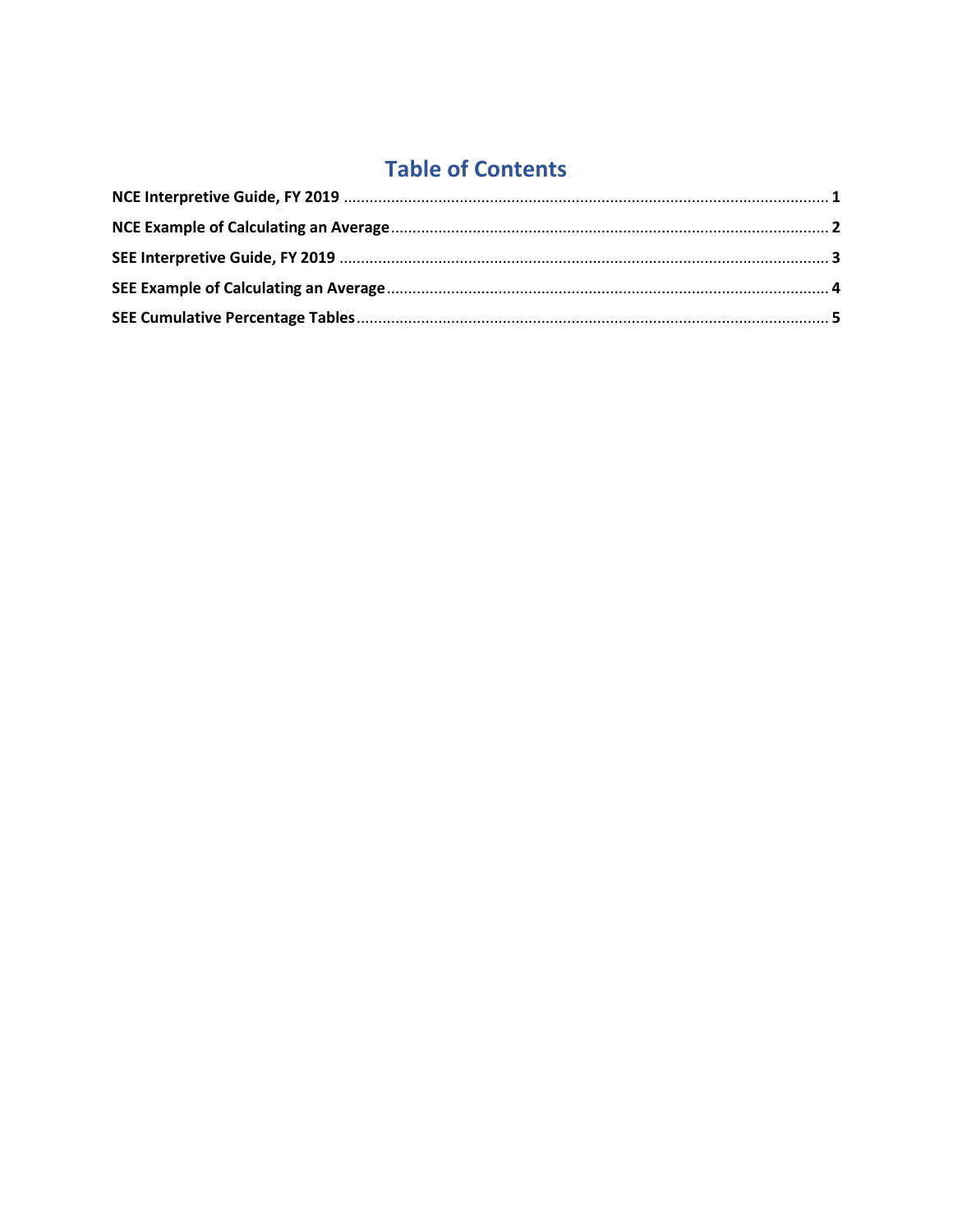

Promoting patient safety by enhancing provider quality.

## **NCE INTERPRETIVE GUIDE FY2019 (September 1, 2018 to August 31, 2019)**

Program Administrators may access summary score reports for the National Certification Examination (NCE) and the Self-Evaluation Examination (SEE) via the NBCRNA website through the Program Administrator's portal. The summary report will contain the results of all currently enrolled students or graduates of the program up to the most recent five years. Neither current students, nor program graduates, can request program summary or individual NCE or SEE score reports, as this reporting capability is limited to designated Program Administrators.

The information contained in this guide is intended to provide assistance in interpreting NCE and SEE test takers' scores. The score summaries contained in this document are based on test taker performance in fiscal year 2019 that runs from September 1, 2018 to August 31, 2019. As the NBCRNA is in the transition of aligning fiscal year with calendar year, an additional NCE interpretative guide, based on the candidate performance in calendar year 2019, will be provided in Spring of 2020.

#### **NCE**

- Program Administrators:
	- o The Program Administrator summary report is in Excel format. The report contains student name, test date, exam number, total scaled score, result (P/F), and content area scaled scores. The content areas are described in detail in the test content outline of the *National Certification Examination (NCE) Candidate Handbook*.
	- o To calculate the first-time test taker average for the total scaled score and each content area score for your students, simply sort the Excel spreadsheet by exam number (1 for first-time takers), sum the candidate scores for your program, both for the total score and for the content area scores, and divide by the number of candidates for your program. Refer to the *NCE Example of Calculating an Average* that appears on the next page of this document. These averages can be compared to the national NCE means (total and content area scores) in Tables 1 and 2 on page 2*.*
	- The scaled score is listed for the total test and each of the content areas and is a transformation of the examinee's ability score estimated based on their test performance. The scaled scores on the NCE range from 0-900.
- Students:
	- o Compare your scores to the national NCE means in Table 1 on page 2*.*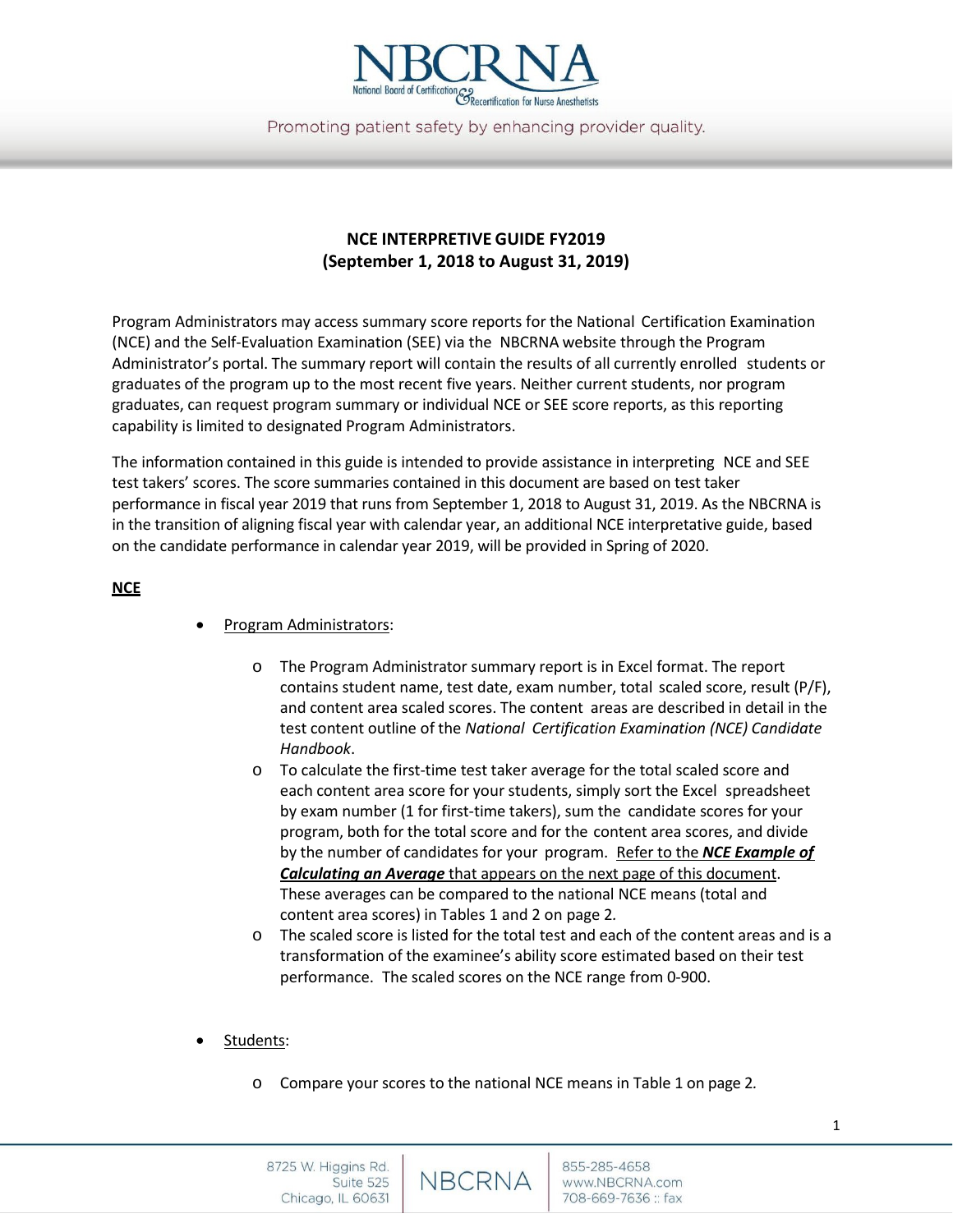#### **NCE EXAMPLE OF CALCULATING AN AVERAGE**

#### **Report of NCE Takers for Program 0111 Test Dates 10/1/20XX to 12/1/20XX**

| Program      | Exam        | Name    | <b>Test Date</b> | Exam<br>No. | <b>Total</b><br>Score | Result | <b>Score</b><br>1 | Score<br>2 | Score<br>3 | <b>Score</b><br>4 |
|--------------|-------------|---------|------------------|-------------|-----------------------|--------|-------------------|------------|------------|-------------------|
| 0111         | <b>CERT</b> | Doe, F  | 11/19/20XX       | 1           | 413                   | F      | 410               | 306        | 454        | 419               |
| 0111         | <b>CERT</b> | Doe, M  | 11/8/20XX        | 1           | 446                   | F      | 428               | 443        | 456        | 459               |
| 0111         | <b>CERT</b> | Jane, E | 11/2/20XX        | 1           | 497                   | P      | 482               | 459        | 499        | 501               |
| 0111         | <b>CERT</b> | Jane, P | 10/26/20XX       | 1           | 496                   | P      | 571               | 450        | 486        | 488               |
| <b>Total</b> |             |         |                  |             | 1852                  |        | 1891              | 1658       | 1895       | 1867              |
| Average      |             |         |                  |             | 463                   |        | 472               | 414        | 473        | 466               |

(Average = Total Divided by number of test takers; in this case 4)

Score 1= Basic sciences

Score 2= Equipment, instrument, technology

Score 3= General principles of anesthesia

Score 4= Anesthesia for Surgical Procedures and Special Populations

#### **Table 1. Descriptive Statistics for NCE Overall and Domain Scores—First-Time Candidates September 2018 - August 2019**

|                                                |             | <b>Standard</b>  |
|------------------------------------------------|-------------|------------------|
|                                                | <b>Mean</b> | <b>Deviation</b> |
| <b>Total Score</b>                             | 493.7       | 46.5             |
| <b>Basic Science</b>                           | 500.5       | 63.0             |
| Equipment, Instrumentation and Technology      | 503.7       | 73.0             |
| <b>General Principles of Anesthesia</b>        | 496.9       | 58.1             |
| Anesthesia for Surgical Procedures and Special | 493.1       | 57.4             |
| Populations                                    |             |                  |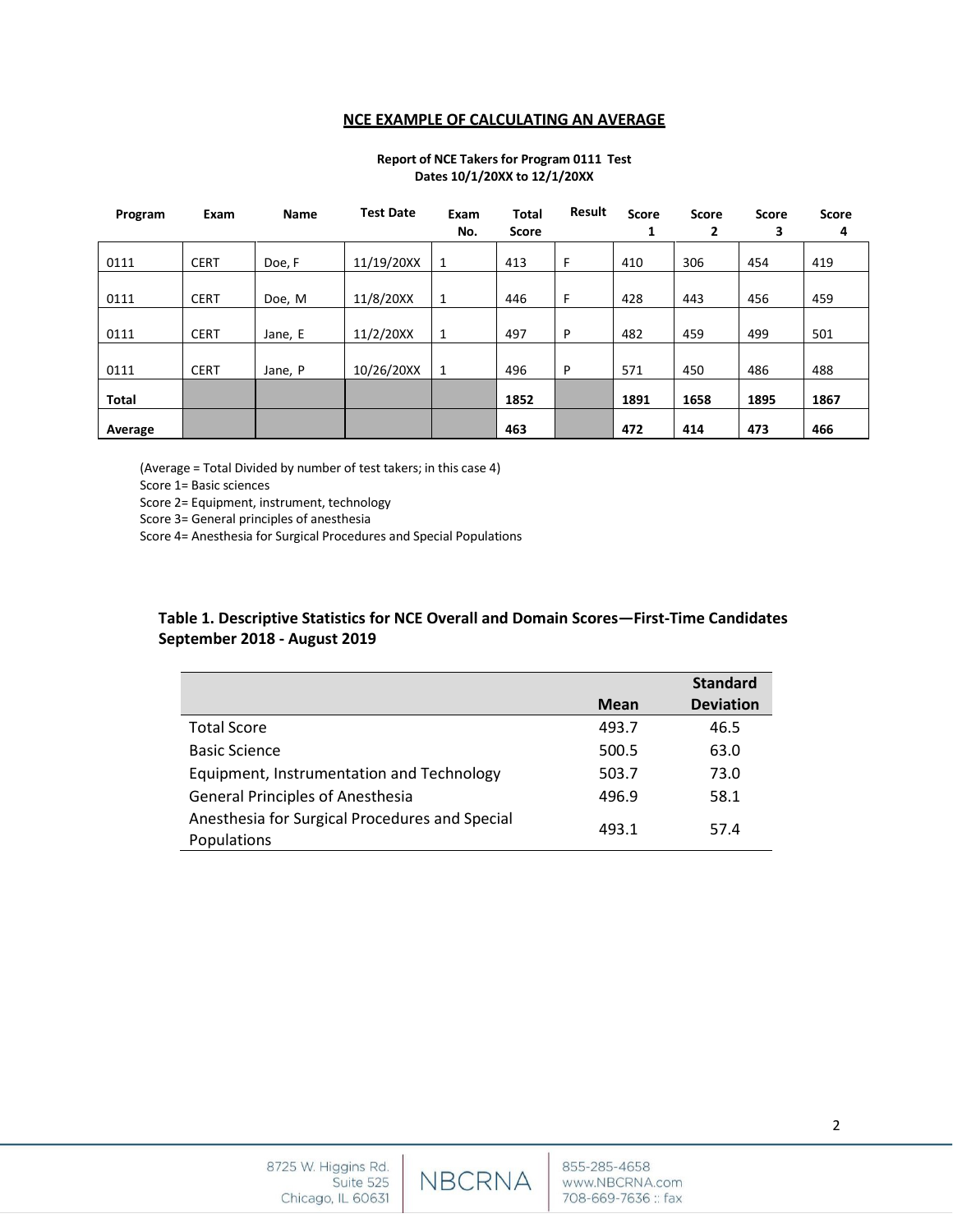#### **INTERPRETIVE GUIDE FOR SEE FY 2019**

#### **(for examinees from September 1, 2018 to August 31, 2019)**

The NBCRNA launched a new Self-Evaluation Examination (SEE) on September 1, 2016 to mirror the content outline for the NCE. The length of the examination increased from 160 to 240 total questions with the testing time limit increased from three to four hours. The SEE content outline was modified again in May of 2018 to reflect the January 2018 modifications to the NCE content outline

The information contained in this guide is intended to provide assistance in interpreting test takers' SEE scores. This interpretive guide is based on the results data of test takers who took the SEE from September 2018 through August 2019. Students and Program Administrators may use these instructions to compare SEE performance using the data tables contained within this guide*.* As the NBCRNA is in the transition of aligning fiscal year with calendar year, the SEE interpretative guide based on the examinee performance in calendar year 2019 will be provided in Spring 2020.

#### • Program Administrators:

- o The Program Administrator summary report is in Excel format. The report contains student name, test date, year in program, total scaled score, and content area scaled scores from 1-4. The content areas are described in detail in the test content outline of the *Self–Evaluation Examination (SEE) Candidate Handbook*.
- o The scaled score is listed for the total test and each of the content areas and is a transformation of the examinee's demonstrated ability measure. The scaled scores on the SEE range from 300-600.
- o To calculate the average for the SEE total scaled score and each content area score for your students, simply sum the candidate scores for your program, both for the total score and for the content area scores and divide by the number of candidates for your program. Refer to the *SEE Example of Calculating an Average* that appears below.
- o These averages can be compared to the national SEE averages in Table 1 below and to the cumulative percentage tables starting on page 5.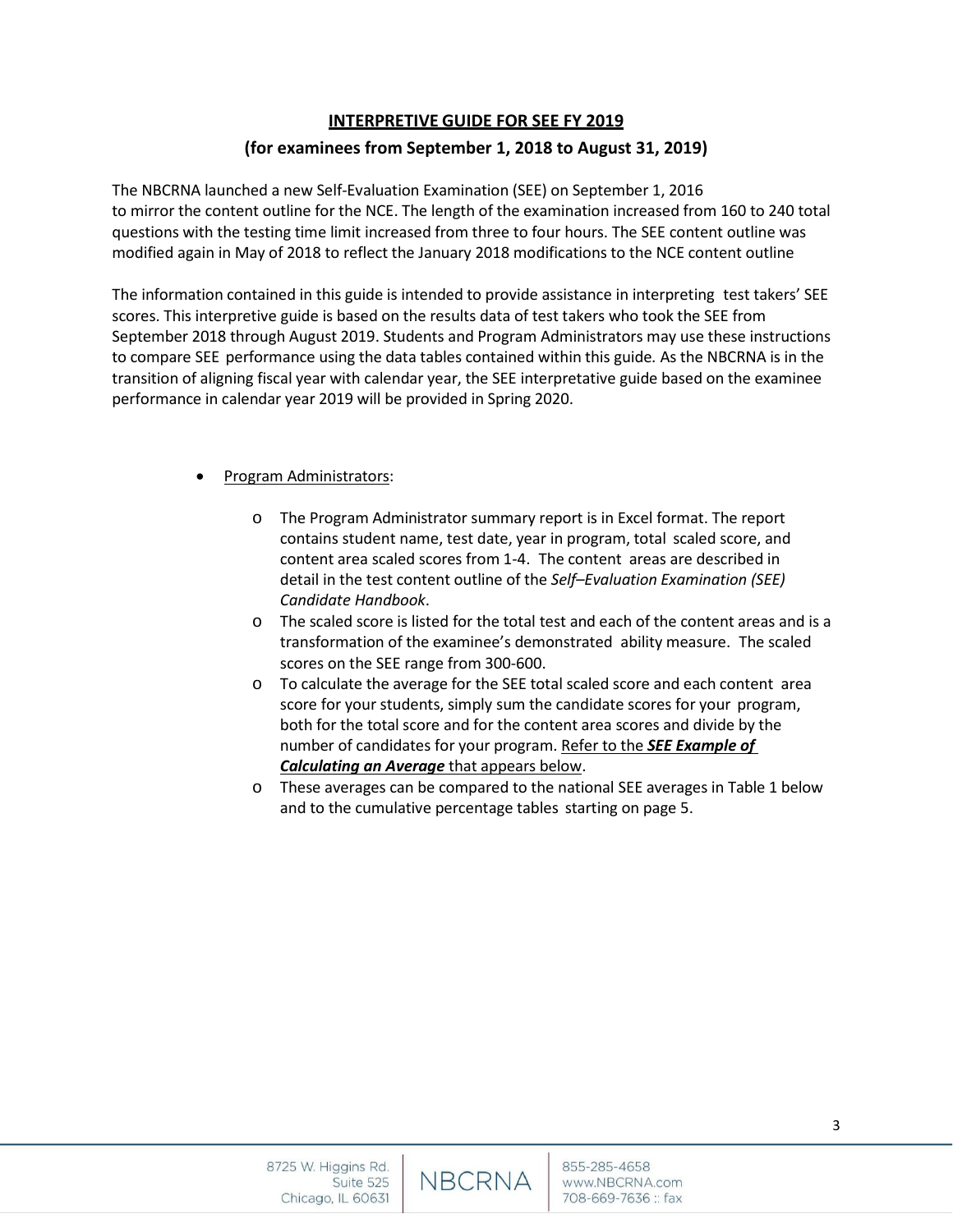#### **SEE EXAMPLE OF CALCULATING AN AVERAGE**

#### **Report of SEE Takers for Program 0111 Test Dates 7/1/20XX to 7/31/20XX**

| Program | Exam        | <b>Name</b> | <b>Test Date</b> | Year in<br>Program | Total<br>Score | Score 1 | Score 2 | Score 3 | Score 4 | Score 5 |
|---------|-------------|-------------|------------------|--------------------|----------------|---------|---------|---------|---------|---------|
| 0111    | <b>NSEE</b> | Doe, F      | 7/13/20XX        |                    | 464            | 426     | 460     | 459     | 440     | 0       |
| 0111    | <b>NSEE</b> | Doe. M      | 7/28/20XX        |                    | 379            | 411     | 358     | 351     | 404     |         |
| 0111    | <b>NSEE</b> | Jones, F    | 7/27/20XX        |                    | 350            | 380     | 459     | 321     | 389     | 0       |
| 0111    | <b>NSEE</b> | Jones, M    | 7/28/20XX        |                    | 376            | 368     | 357     | 391     | 329     |         |
| Total   |             |             |                  |                    | 1569           | 1585    | 1634    | 1522    | 1562    |         |
| Average |             |             |                  |                    | 392            | 396     | 408     | 380     | 390     |         |

(Average = Total divided by number of test takers; in this case 4)

The scores reflect the following content areas:

Score 1= Basic sciences

Score 2= Equipment, instrument, technology

Score 3= General principles of anesthesia

Score 4= Anesthesia for Surgical Procedures and Special Populations

Score 5= *Is intentionally left blank on or after September 1, 2016*

#### **Table 1. Descriptive Statistics for SEE Overall and Domain Scores, September 2018 – August 2019**

|                                                                      | <b>1st Year</b><br>$(N=213)$ |           | 2nd Year<br>$(N=1818)$ |           | 3rd Year<br>$(N=2410)$ |           | All<br>$(N=4441)$ |           |
|----------------------------------------------------------------------|------------------------------|-----------|------------------------|-----------|------------------------|-----------|-------------------|-----------|
|                                                                      |                              |           |                        |           |                        |           |                   |           |
|                                                                      | Avg                          | <b>SD</b> | Avg                    | <b>SD</b> | Avg                    | <b>SD</b> | Avg               | <b>SD</b> |
| Total                                                                | 404.8                        | 45.0      | 409.7                  | 43.5      | 424.7                  | 41.3      | 417.6             | 43.1      |
| <b>Basic Science</b>                                                 | 407.5                        | 51.9      | 407.2                  | 50.8      | 418.1                  | 48.8      | 413.1             | 50.1      |
| Equipment, Instrumentation and<br>Technology                         | 405.8                        | 49.5      | 413.4                  | 48.7      | 429.5                  | 45.3      | 421.8             | 47.7      |
| <b>General Principles of Anesthesia</b>                              | 404.9                        | 50.2      | 410.0                  | 47.0      | 424.2                  | 46.2      | 417.4             | 47.3      |
| Anesthesia for Surgical Procedures and<br><b>Special Populations</b> | 404.9                        | 47.1      | 411.5                  | 49.0      | 430.3                  | 47.5      | 421.4             | 49.1      |

• Students:

o Compare your scores to the cumulative percentage tables starting on page 5.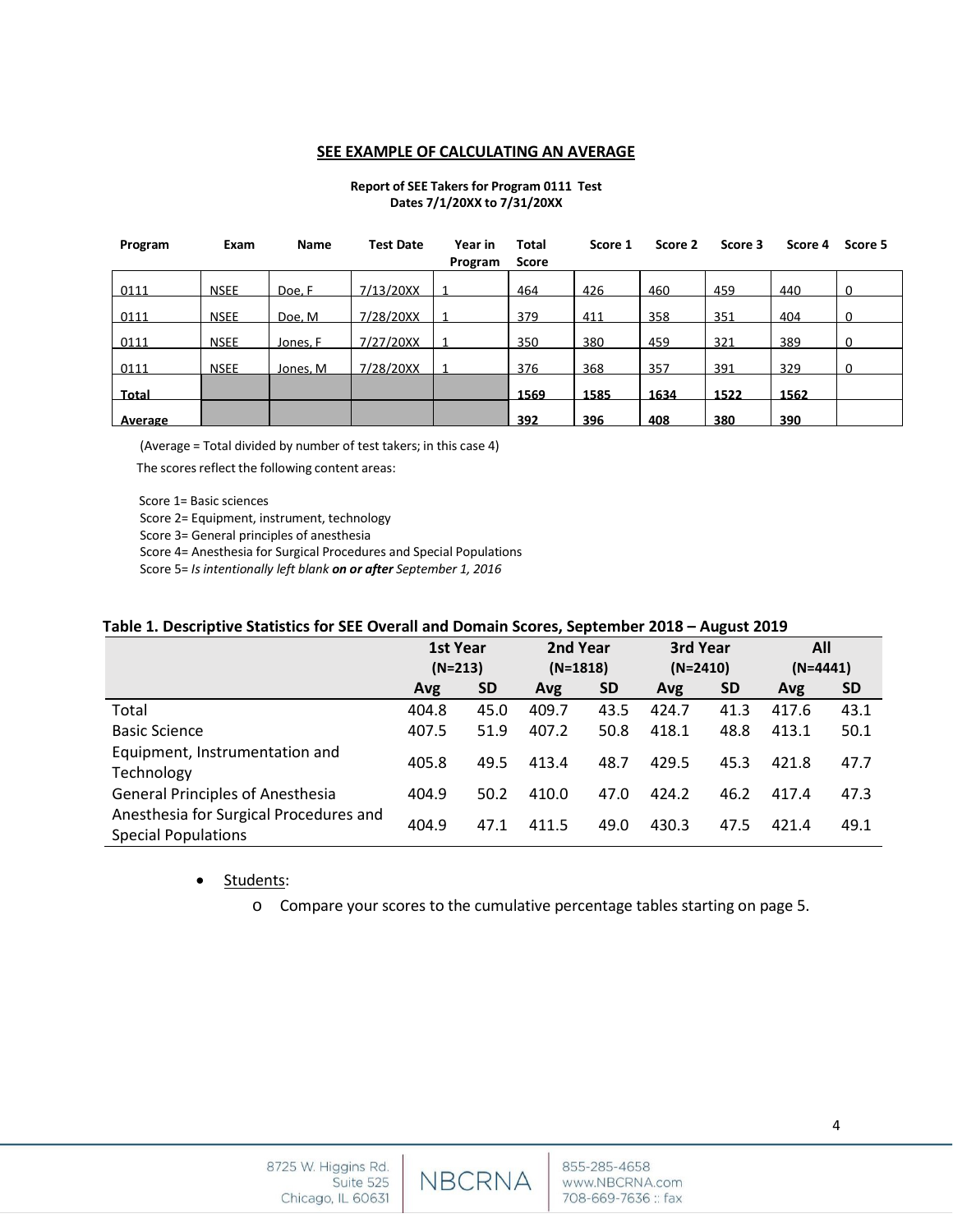#### **CUMULATIVE PERCENTAGE TABLES: SEE**

At the top of the following pages, the main headings list each of the content areas and the total test score. You can compare your individual or your students' performance with other students for each of these content areas by following the appropriate heading.

Under each main heading you will see groups of columns with subheadings as in the following example:

|         | <b>Basic Sciences</b>      |                            |                   |           |  |  |
|---------|----------------------------|----------------------------|-------------------|-----------|--|--|
|         | Year 1<br>Cum <sup>%</sup> | Year 2<br>Cum <sup>%</sup> | Year 3&Up<br>Cum% | All Cum % |  |  |
| 401-410 | 52.1                       | 53.0                       | 44.8              | 48.5      |  |  |
| 411-420 | 60.1                       | 61.5                       | 53.0              | 56.8      |  |  |
| 421-430 | 67.1                       | 68.2                       | 61.3              | 64.4      |  |  |
| 431-440 | 73.2                       | 74.4                       | 68.9              | 71.4      |  |  |
| 441-450 | 79.8                       | 79.7                       | 75.5              | 77.4      |  |  |
|         |                            |                            |                   |           |  |  |

To compare a score on "Basic Sciences," locate the column on your Program Administrator report labeled score 1 and find the student's scaled score. If the student's scaled score on this content area was 405, you would look down the first column on the cumulative percentage table for "Basic Sciences" until you found the score range of 401-410. The next column to the right, labeled "Year 1 Cum. %," lists the corresponding cumulative percentage of 52.1 for all first-year examinees. The 53.0 in the next column is the cumulative percentage for all second-year examinees. The 44.8 in the next column is the cumulative percentage for all third-year and beyond examinees. The corresponding cumulative percentage of 48.5 for all examinees at that scaled score value is listed in the far-right column labeled "All Cum. %." This means that with a scaled score of 405 on "Basic Sciences," your student scored higher than or equal to 48.5% of all examinees on that content area.

Students should use these tables in the same manner as Program Administrators to interpret their individual SEE performance across the content areas and total test.

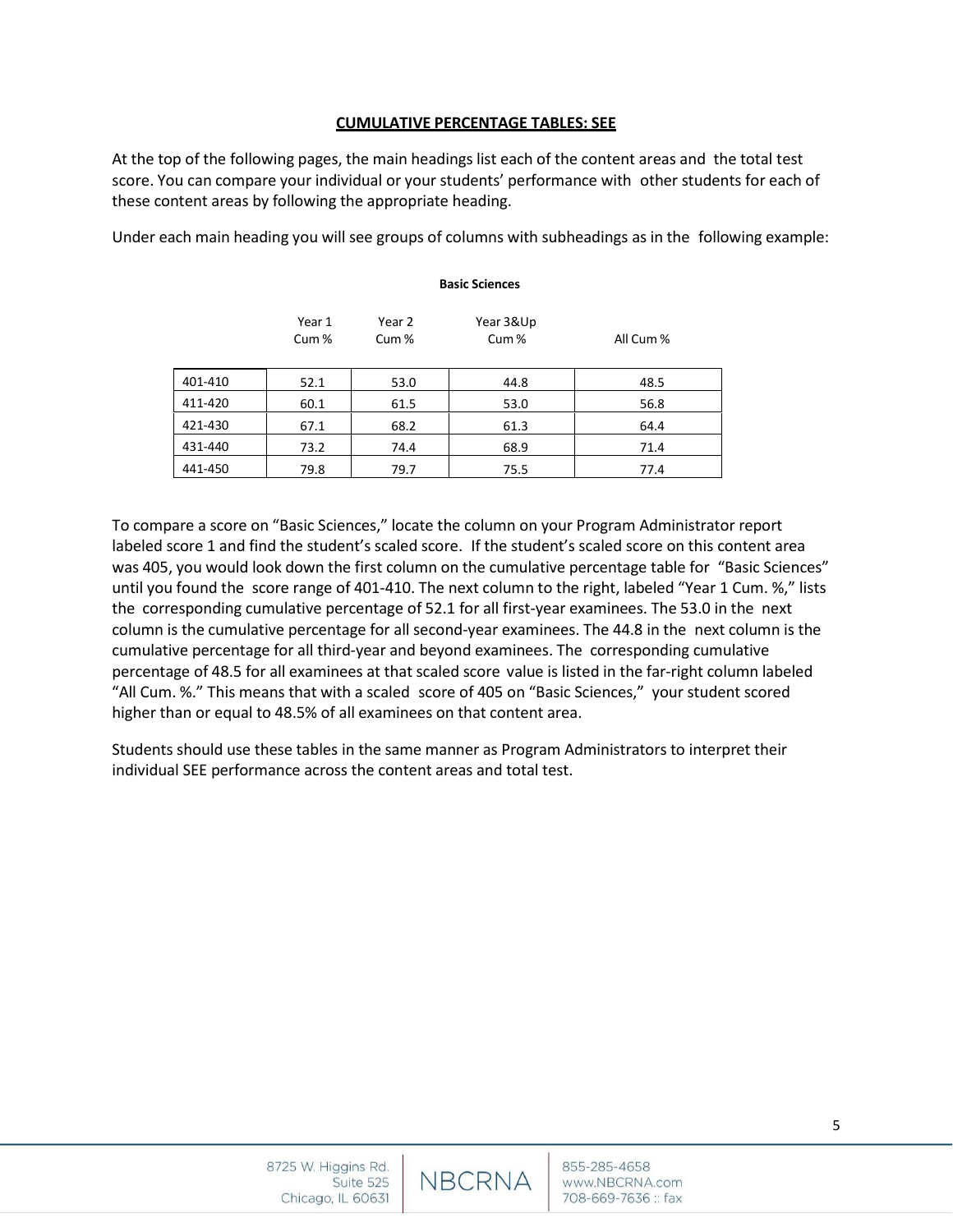#### **Tables 1- 5. SEE Descriptive Statistics, September 2018-August 2019**

### **Score 1: Basic Sciences** Score 2: Equipment, Instrumentation and Technology

|         | Year 1 Cum % | Year 2 Cum % | Year 3&Up Cum % | All Cum % |
|---------|--------------|--------------|-----------------|-----------|
| 300-310 | 1.9          | 3.3          | 2.0             | 2.5       |
| 311-320 | 4.2          | 4.9          | 3.2             | 3.9       |
| 321-330 | 8.0          | 6.8          | 4.1             | 5.4       |
| 331-340 | 10.8         | 10.0         | 5.6             | 7.7       |
| 341-350 | 14.6         | 12.8         | 8.1             | 10.3      |
| 351-360 | 20.7         | 18.3         | 11.2            | 14.5      |
| 361-370 | 26.8         | 23.7         | 15.2            | 19.2      |
| 371-380 | 32.4         | 30.4         | 20.8            | 25.3      |
| 381-390 | 38.0         | 37.6         | 27.4            | 32.1      |
| 391-400 | 44.1         | 45.8         | 35.4            | 40.1      |
| 401-410 | 52.1         | 53.0         | 44.8            | 48.5      |
| 411-420 | 60.1         | 61.5         | 53.0            | 56.8      |
| 421-430 | 67.1         | 68.2         | 61.3            | 64.4      |
| 431-440 | 73.2         | 74.4         | 68.9            | 71.4      |
| 441-450 | 79.8         | 79.7         | 75.5            | 77.4      |
| 451-460 | 85.5         | 85.5         | 81.5            | 83.3      |
| 461-470 | 87.8         | 89.2         | 86.4            | 87.6      |
| 471-480 | 93.0         | 92.0         | 90.4            | 91.2      |
| 481-490 | 94.4         | 94.7         | 93.1            | 93.8      |
| 491-500 | 95.8         | 96.4         | 95.2            | 95.7      |
| 501-510 | 96.2         | 97.5         | 96.9            | 97.1      |
| 511-520 | 97.7         | 98.2         | 97.6            | 97.9      |
| 521-530 | 99.1         | 98.8         | 98.6            | 98.7      |
| 531-540 | 99.1         | 99.3         | 99.1            | 99.2      |
| 541-550 | 99.5         | 99.6         | 99.5            | 99.6      |
| 551-560 | 100.0        | 99.8         | 99.7            | 99.8      |
| 561-570 | 100.0        | 100.0        | 99.8            | 99.9      |
| 571-580 | 100.0        | 100.0        | 99.8            | 99.9      |
| 581-590 | 100.0        | 100.0        | 99.9            | 100.0     |
| 591-600 | 100.0        | 100.0        | 100.0           | 100.0     |

| Year 1 Cum % |       | Year 2 Cum % Year 3&Up Cum % | All Cum % |             | Year 1 Cum % |       | Year 2 Cum % Year 3&Up Cum % All Cum % |       |
|--------------|-------|------------------------------|-----------|-------------|--------------|-------|----------------------------------------|-------|
| 1.9          | 3.3   | 2.0                          | 2.5       | 300-310     | 4.2          | 2.3   | 1.4                                    | 1.9   |
| 4.2          | 4.9   | 3.2                          | 3.9       | 311-320     | 5.6          | 3.0   | 1.9                                    | 2.5   |
| 8.0          | 6.8   | 4.1                          | 5.4       | 321-330     | 7.5          | 4.8   | 2.3                                    | 3.6   |
| 10.8         | 10.0  | 5.6                          | 7.7       | 331-340     | 9.4          | 7.3   | 3.4                                    | 5.3   |
| 14.6         | 12.8  | 8.1                          | 10.3      | 341-350     | 15.0         | 9.7   | 5.0                                    | 7.4   |
| 20.7         | 18.3  | 11.2                         | 14.5      | 351-360     | 19.3         | 14.3  | 7.6                                    | 10.9  |
| 26.8         | 23.7  | 15.2                         | 19.2      | 361-370     | 23.5         | 19.0  | 9.8                                    | 14.2  |
| 32.4         | 30.4  | 20.8                         | 25.3      | 371-380     | 28.2         | 24.9  | 13.5                                   | 18.9  |
| 38.0         | 37.6  | 27.4                         | 32.1      | 381-390     | 36.6         | 32.3  | 17.9                                   | 24.7  |
| 44.1         | 45.8  | 35.4                         | 40.1      | 391-400     | 44.6         | 39.1  | 24.2                                   | 31.2  |
| 52.1         | 53.0  | 44.8                         | 48.5      | 401-410     | 54.0         | 47.2  | 30.5                                   | 38.5  |
| 60.1         | 61.5  | 53.0                         | 56.8      | 411-420     | 61.0         | 54.8  | 39.2                                   | 46.7  |
| 67.1         | 68.2  | 61.3                         | 64.4      | 421-430     | 69.5         | 64.7  | 48.3                                   | 56.0  |
| 73.2         | 74.4  | 68.9                         | 71.4      | 431-440     | 75.1         | 71.8  | 57.8                                   | 64.3  |
| 79.8         | 79.7  | 75.5                         | 77.4      | 441-450     | 84.0         | 78.1  | 66.9                                   | 72.3  |
| 85.5         | 85.5  | 81.5                         | 83.3      | 451-460     | 86.9         | 82.9  | 75.7                                   | 79.2  |
| 87.8         | 89.2  | 86.4                         | 87.6      | 461-470     | 90.1         | 87.4  | 83.2                                   | 85.3  |
| 93.0         | 92.0  | 90.4                         | 91.2      | 471-480     | 93.9         | 90.9  | 89.3                                   | 90.2  |
| 94.4         | 94.7  | 93.1                         | 93.8      | 481-490     | 94.8         | 94.2  | 92.7                                   | 93.4  |
| 95.8         | 96.4  | 95.2                         | 95.7      | 491-500     | 96.7         | 96.4  | 95.2                                   | 95.7  |
| 96.2         | 97.5  | 96.9                         | 97.1      | $501 - 510$ | 97.7         | 97.7  | 97.1                                   | 97.4  |
| 97.7         | 98.2  | 97.6                         | 97.9      | 511-520     | 99.5         | 98.9  | 98.3                                   | 98.6  |
| 99.1         | 98.8  | 98.6                         | 98.7      | 521-530     | 100.0        | 99.4  | 99.1                                   | 99.2  |
| 99.1         | 99.3  | 99.1                         | 99.2      | 531-540     | 100.0        | 99.6  | 99.3                                   | 99.4  |
| 99.5         | 99.6  | 99.5                         | 99.6      | 541-550     | 100.0        | 99.7  | 99.5                                   | 99.6  |
| 100.0        | 99.8  | 99.7                         | 99.8      | 551-560     | 100.0        | 99.8  | 99.7                                   | 99.8  |
| 100.0        | 100.0 | 99.8                         | 99.9      | 561-570     | 100.0        | 99.9  | 99.8                                   | 99.8  |
| 100.0        | 100.0 | 99.8                         | 99.9      | 571-580     | 100.0        | 100.0 | 99.9                                   | 99.9  |
| 100.0        | 100.0 | 99.9                         | 100.0     | 581-590     | 100.0        | 100.0 | 99.9                                   | 100.0 |
| 100.0        | 100.0 | 100.0                        | 100.0     | 591-600     | 100.0        | 100.0 | 100.0                                  | 100.0 |

8725 W. Higgins Rd.<br>Suite 525 Chicago, IL 60631

855-285-4658 www.NBCRNA.com 708-669-7636 :: fax

**NBCRNA**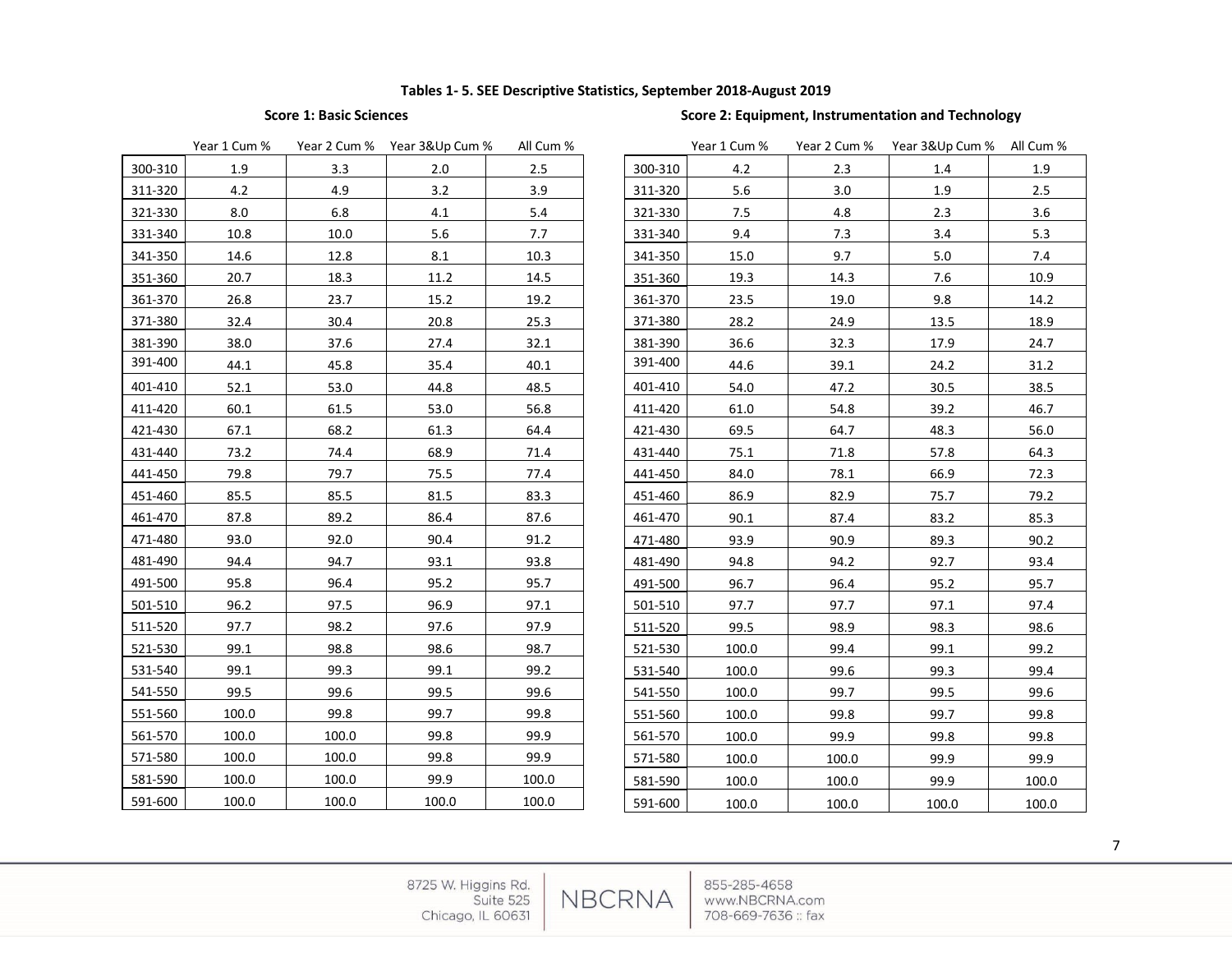#### **Score 3: General Principles of Anesthesia Score 4: Anesthesia for Surgical Procedures and Special Populations**

|         | Year 1 Cum % |       | Year 2 Cum % Year 3&Up Cum % | All Cum % |         |       |          | Year 1 Cum % Year 2 Cum % Year 3&Up Cum % | All Cum % |
|---------|--------------|-------|------------------------------|-----------|---------|-------|----------|-------------------------------------------|-----------|
| 300-310 | 5.2          | 2.3   | 0.7                          | $1.6\,$   | 300-310 | 2.8   | 2.6      | 1.3                                       | 1.9       |
| 311-320 | 6.6          | 3.1   | 1.4                          | 2.3       | 311-320 | 4.2   | 3.4      | 1.7                                       | 2.5       |
| 321-330 | 8.0          | 4.5   | 2.5                          | 3.6       | 321-330 | 6.6   | 5.1      | 2.5                                       | 3.7       |
| 331-340 | 10.3         | $6.2$ | 4.3                          | 5.4       | 331-340 | 9.9   | 7.6      | 3.7                                       | 5.6       |
| 341-350 | 16.4         | 9.0   | 6.4                          | $8.0\,$   | 341-350 | 13.6  | $11.1\,$ | 5.6                                       | 8.2       |
| 351-360 | 21.1         | 14.0  | 8.6                          | 11.4      | 351-360 | 18.3  | 15.6     | 7.6                                       | 11.4      |
| 361-370 | 25.8         | 19.6  | 12.5                         | 16.1      | 361-370 | 24.9  | 21.4     | 11.1                                      | 16.0      |
| 371-380 | 30.5         | 26.7  | 17.8                         | 22.0      | 371-380 | 29.1  | 27.2     | 15.2                                      | 20.8      |
| 381-390 | 38.0         | 35.5  | 23.5                         | 29.1      | 381-390 | 37.1  | 33.9     | 20.3                                      | 26.7      |
| 391-400 | 45.5         | 43.5  | 30.2                         | 36.4      | 391-400 | 43.7  | 41.3     | 26.8                                      | 33.6      |
| 401-410 | 52.6         | 51.1  | 37.1                         | 43.6      | 401-410 | 49.8  | 48.7     | 32.2                                      | 39.8      |
| 411-420 | 59.2         | 60.4  | 45.0                         | 52.0      | 411-420 | 63.9  | 56.4     | 40.0                                      | 47.9      |
| 421-430 | 68.1         | 67.3  | 53.6                         | 59.9      | 421-430 | 72.3  | 63.9     | 47.8                                      | 55.6      |
| 431-440 | 75.1         | 74.4  | 63.2                         | 68.3      | 431-440 | 77.9  | 71.7     | 55.8                                      | 63.4      |
| 441-450 | 80.8         | 81.1  | 71.2                         | 75.7      | 441-450 | 83.6  | 77.7     | 64.7                                      | 70.9      |
| 451-460 | 85.9         | 85.8  | 78.8                         | 82.0      | 451-460 | 86.9  | 83.1     | 72.6                                      | 77.6      |
| 461-470 | 90.1         | 90.0  | 85.0                         | 87.3      | 461-470 | 90.1  | 89.1     | 80.0                                      | 84.2      |
| 471-480 | 93.9         | 92.6  | 89.8                         | 91.1      | 471-480 | 94.4  | 92.2     | 85.6                                      | 88.7      |
| 481-490 | 96.2         | 94.8  | 93.1                         | 93.9      | 481-490 | 97.7  | 94.6     | 90.4                                      | 92.5      |
| 491-500 | 99.1         | 96.4  | 95.4                         | 96.0      | 491-500 | 99.1  | 96.8     | 94.2                                      | 95.5      |
| 501-510 | 99.1         | 98.0  | 97.3                         | 97.7      | 501-510 | 99.1  | 97.8     | 96.6                                      | 97.2      |
| 511-520 | 99.5         | 98.8  | 98.3                         | 98.6      | 511-520 | 100.0 | 98.7     | 98.1                                      | 98.4      |
| 521-530 | 99.5         | 99.4  | 98.9                         | 99.1      | 521-530 | 100.0 | 99.5     | 99.1                                      | 99.3      |
| 531-540 | 99.5         | 99.8  | 99.4                         | 99.6      | 531-540 | 100.0 | 99.8     | 99.5                                      | 99.7      |
| 541-550 | 99.5         | 99.9  | 99.8                         | 99.8      | 541-550 | 100.0 | 99.9     | 99.8                                      | 99.8      |
| 551-560 | 100.0        | 99.9  | 99.8                         | 99.8      | 551-560 | 100.0 | 100.0    | 99.9                                      | 100.0     |
| 561-570 | 100.0        | 100.0 | 99.8                         | 99.9      | 561-570 | 100.0 | 100.0    | 100.0                                     | 100.0     |
| 571-580 | 100.0        | 100.0 | 99.9                         | 99.9      | 571-580 | 100.0 | 100.0    | 100.0                                     | 100.0     |
| 581-590 | 100.0        | 100.0 | 99.9                         | 100.0     | 581-590 | 100.0 | 100.0    | 100.0                                     | 100.0     |
| 591-600 | 100.0        | 100.0 | 100.0                        | 100.0     | 591-600 | 100.0 | 100.0    | 100.0                                     | 100.0     |
|         |              |       |                              |           |         |       |          |                                           |           |

|         | Year 1 Cum % | Year 2 Cum % | Year 3&Up Cum % | All Cum % |
|---------|--------------|--------------|-----------------|-----------|
| 300-310 | 2.8          | 2.6          | 1.3             | 1.9       |
| 311-320 | 4.2          | 3.4          | 1.7             | 2.5       |
| 321-330 | 6.6          | 5.1          | 2.5             | 3.7       |
| 331-340 | 9.9          | 7.6          | 3.7             | 5.6       |
| 341-350 | 13.6         | 11.1         | 5.6             | 8.2       |
| 351-360 | 18.3         | 15.6         | 7.6             | 11.4      |
| 361-370 | 24.9         | 21.4         | 11.1            | 16.0      |
| 371-380 | 29.1         | 27.2         | 15.2            | 20.8      |
| 381-390 | 37.1         | 33.9         | 20.3            | 26.7      |
| 391-400 | 43.7         | 41.3         | 26.8            | 33.6      |
| 401-410 | 49.8         | 48.7         | 32.2            | 39.8      |
| 411-420 | 63.9         | 56.4         | 40.0            | 47.9      |
| 421-430 | 72.3         | 63.9         | 47.8            | 55.6      |
| 431-440 | 77.9         | 71.7         | 55.8            | 63.4      |
| 441-450 | 83.6         | 77.7         | 64.7            | 70.9      |
| 451-460 | 86.9         | 83.1         | 72.6            | 77.6      |
| 461-470 | 90.1         | 89.1         | 80.0            | 84.2      |
| 471-480 | 94.4         | 92.2         | 85.6            | 88.7      |
| 481-490 | 97.7         | 94.6         | 90.4            | 92.5      |
| 491-500 | 99.1         | 96.8         | 94.2            | 95.5      |
| 501-510 | 99.1         | 97.8         | 96.6            | 97.2      |
| 511-520 | 100.0        | 98.7         | 98.1            | 98.4      |
| 521-530 | 100.0        | 99.5         | 99.1            | 99.3      |
| 531-540 | 100.0        | 99.8         | 99.5            | 99.7      |
| 541-550 | 100.0        | 99.9         | 99.8            | 99.8      |
| 551-560 | 100.0        | 100.0        | 99.9            | 100.0     |
| 561-570 | 100.0        | 100.0        | 100.0           | 100.0     |
| 571-580 | 100.0        | 100.0        | 100.0           | 100.0     |
| 581-590 | 100.0        | 100.0        | 100.0           | 100.0     |
| 591-600 | 100.0        | 100.0        | 100.0           | 100.0     |
|         |              |              |                 |           |

8725 W. Higgins Rd.<br>Suite 525 Chicago, IL 60631

855-285-4658 www.NBCRNA.com 708-669-7636 :: fax

**NBCRNA**